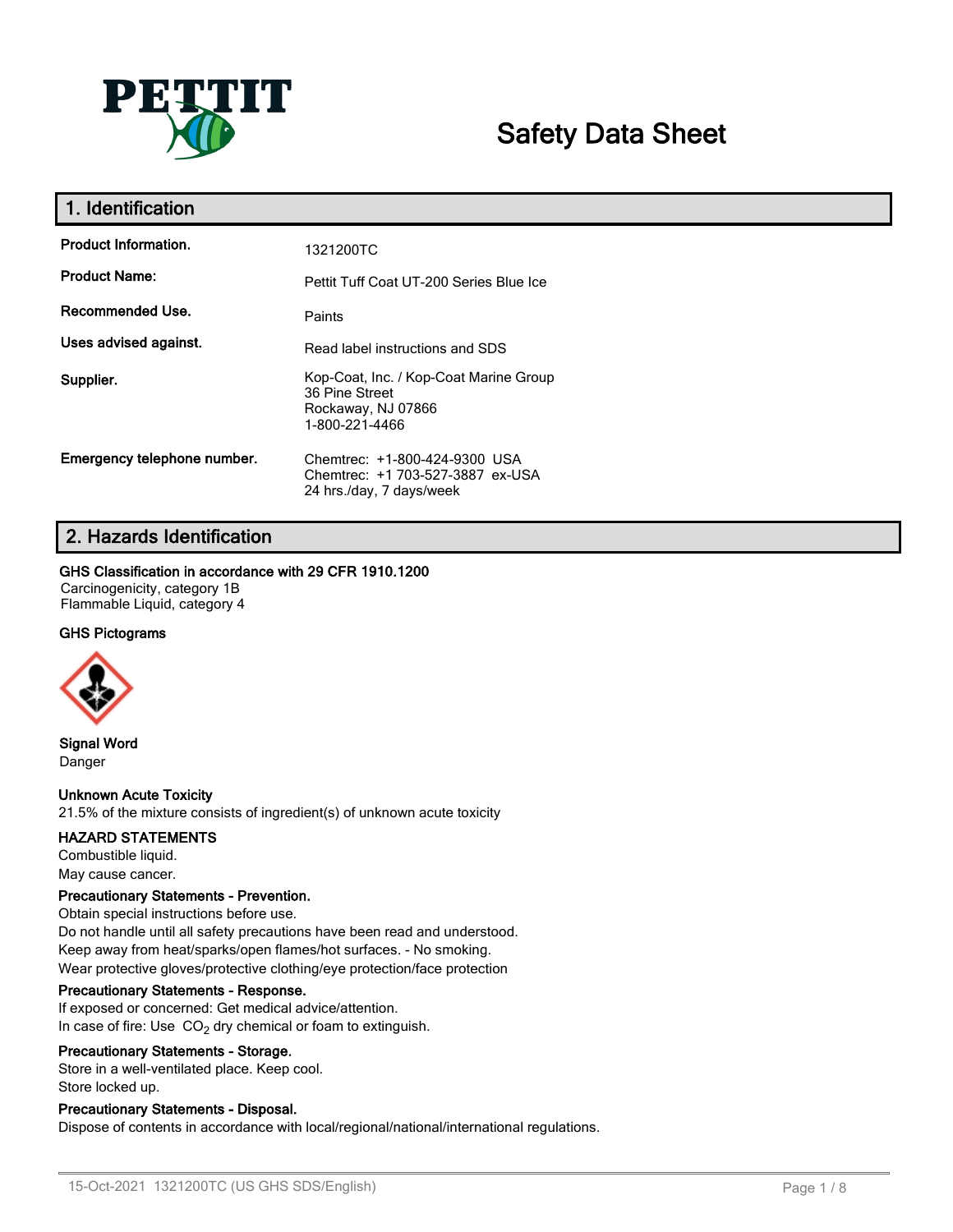### **3. Composition/Information on Ingredients**

| <b>Chemical Name</b>                         | CAS-No.    | <u>Wt. %</u> |
|----------------------------------------------|------------|--------------|
| Calcium carbonate (Limestone)                | 1317-65-3  | $10 - 25$    |
| Hydrotreated aliphatic petroleum distillates | 64742-52-5 | $2.5 - 10$   |
| Titanium dioxide                             | 13463-67-7 | $2.5 - 10$   |
| Diethylene glycol monoethyl ether            | 111-90-0   | $2.5 - 10$   |
| Zinc oxide                                   | 1314-13-2  | $0.1 - 1.0$  |
| Talc                                         | 14807-96-6 | $0.1 - 1.0$  |
| Triethylamine                                | 121-44-8   | $0.1 - 1.0$  |
| Ammonium hydroxide                           | 1336-21-6  | $0.1 - 1.0$  |

The exact percentage (concentration) of composition has been withheld as a trade secret.

### **4. First-aid Measures**

### **Description of first-aid measures.**

### **General advice.**

Move victim to a safe isolated area. When symptoms persist or in all cases of doubt seek medical advice. Call a poison control center or doctor for treatment advice.

### **Inhalation.**

Move to fresh air. Apply artificial respiration if victim is not breathing. Call a poison control center or doctor for treatment advice.

#### **Skin contact.**

Wash off immediately with soap and plenty of water. Remove all contaminated clothes and shoes. Remove and wash contaminated clothing before re-use. Call a poison control center or doctor for treatment advice.

### **Eye contact.**

Immediately flush with plenty of water. After initial flushing, remove any contact lenses and continue flushing for at least 15 minutes. Call a poison control center or doctor for treatment advice.

#### **Ingestion.**

Do not induce vomiting unless directed to do so by a physician or poison control center. Never give anything by mouth to an unconscious person. If swallowed, call a poison control center or doctor immediately.

### **Symptoms.**

See Section 2 and Section 11, Toxicological effects for description of potential symptoms.

### **Notes to physician.**

Treat symptomatically.

### **5. Fire-fighting Measures**

### **Extinguishing media.**

### **Suitable extinguishing media.**

Use:. Dry powder. Alcohol-resistant foam. Carbon dioxide (CO<sub>2</sub>). Water may be used to cool and prevent the rupture of containers that are exposed to the heat from a fire.

#### **Extinguishing media which shall not be used for safety reasons.**

Water may be unsuitable for extinguishing fires.

### **Special hazards arising from the substance or mixture.**

Vapors may travel to areas away from work site before igniting/flashing back to vapor source. Thermal decomposition can lead to release of irritating and toxic gases and vapors. Most vapors are heavier than air. Vapors may spread along ground and collect in low or confined areas (sewers, basements, tanks). Vapors may travel to source of ignition and flash back. Air/vapor mixtures may explode when ignited. Containers may explode when heated.

### **Advice for firefighters.**

Evacuate personnel to safe areas.As in any fire, wear self-contained breathing apparatus pressure-demand, MSHA/NIOSH (approved or equivalent) and full protective gear.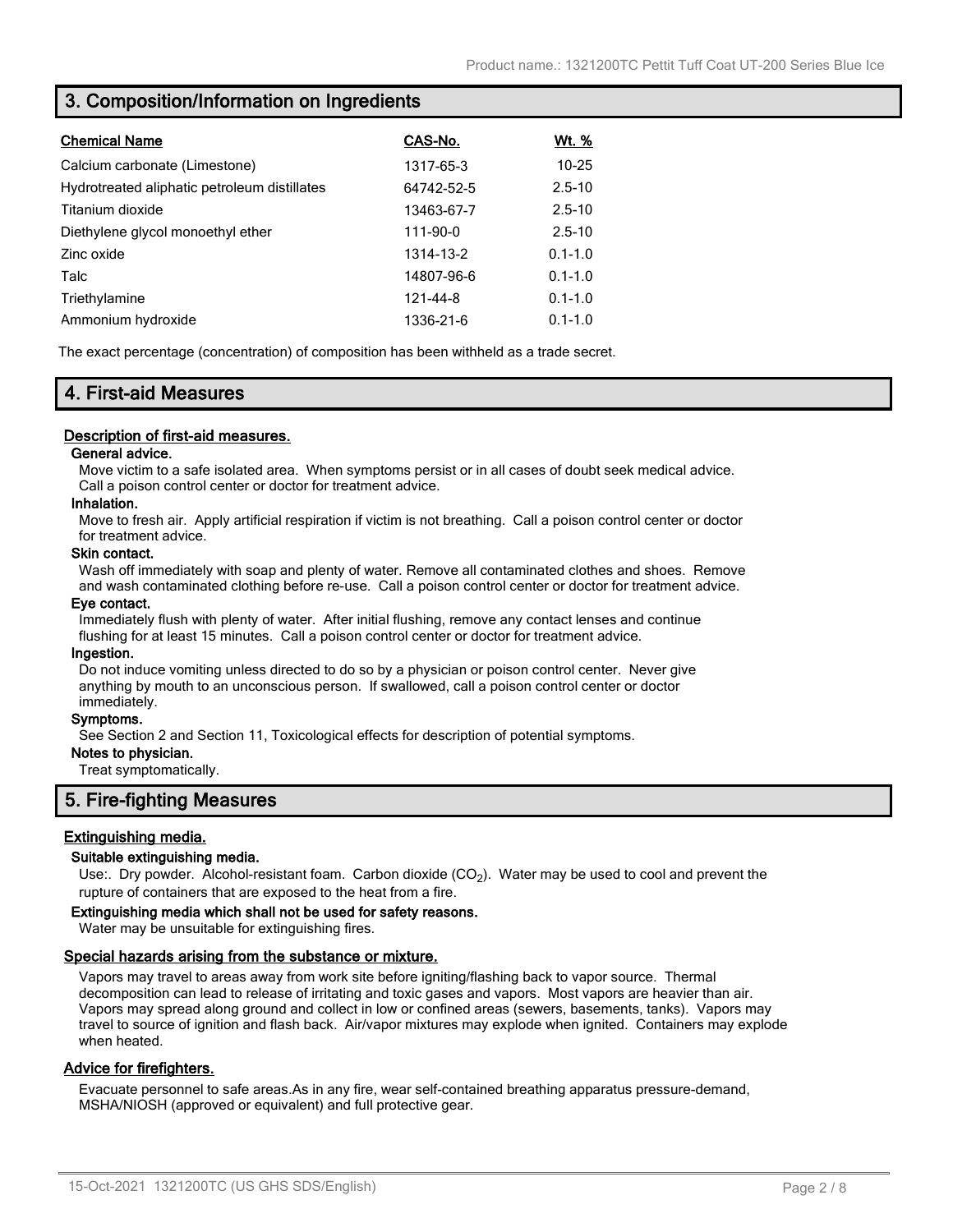### **6. Accidental Release Measures**

#### **Personal precautions, protective equipment and emergency procedures. Personal precautions.**

Avoid contact with skin, eyes and clothing. Ensure adequate ventilation, especially in confined areas. All equipment used when handling the product must be grounded. Eliminate all ignition sources (no smoking, flares, sparks or flames in immediate area). Wear protective gloves/clothing and eye/face protection. Stop all work that requires a naked flame, stop all vehicles, stop all machines and equipment that may cause sparks or flames. Do not breathe vapors or spray mist. Avoid exceeding of the given occupational exposure limits (see section 8). Thoroughly decontaminate all protective equipment after use.

### **Advice for emergency responders.**

Refer to protective measures listed in sections 7 and 8. Use personal protection recommended in Section 8.

### **Environmental precautions.**

Prevent further leakage or spillage if safe to do so. Do not allow material to contaminate ground water system. Prevent entry into waterways, sewers, basements or confined areas. See Section 12 for additional Ecological information.

### **Methods and materials for containment and cleaning up.**

#### **Methods for Containment.**

Absorb with earth, sand or other non-combustible material and transfer to containers for later disposal. Prevent further leakage or spillage if safe to do so. Pick up and transfer to properly labeled containers. Clean contaminated surface thoroughly. Ground and bond containers when transferring material. Take precautionary measures against static discharges. Use personal protective equipment. Remove all sources of ignition.

### **Methods for cleaning up.**

Prevent further leakage or spillage if safe to do so. Keep away from open flames, hot surfaces and sources of ignition. Keep in suitable and closed containers for disposal. All equipment used when handling the product must be grounded. Keep combustibles (wood, paper, oil, etc) away from spilled material. Ventilate the area. Use personal protective equipment as required. Shut off ignition sources; including electrical equipment and flames. Clean contaminated objects and areas thoroughly while observing environmental regulations. Never return spills in original containers for re-use.

### **Reference to other sections.**

See section 8 for more information.

### **7. Handling and Storage**

### **Conditions for safe storage, including any incompatibilities.**

#### **Advice on safe handling.**

Avoid contact with skin, eyes and clothing. Handle in accordance with good industrial hygiene and safety practice. Keep away from open flames, hot surfaces and sources of ignition. Do not pressurize, cut, weld, braze, solder, drill, grind, or expose container to heat, flame, sparks, static electricity, or other sources of ignition. Wash hands before breaks and immediately after handling the product. All equipment used when handling the product must be grounded. Take precautionary measures against static discharges. Do not breathe vapors or spray mist. Use according to package label instructions. Ground and bond containers when transferring material.

#### **Hygiene measures.**

Handle in accordance with good industrial hygiene and safety practice for diagnostics. Do not eat, drink or smoke when using this product. Remove and wash contaminated clothing before re-use. Avoid contact with skin, eyes and clothing. Wash hands before breaks and immediately after handling the product.

### **Storage Conditions.**

Keep container closed when not in use. Keep in properly labeled containers. Keep containers tightly closed in a dry, cool and well-ventilated place. Store in accordance with local regulations. Keep from freezing. Keep away from food, drink and animal feedingstuffs. Keep away from heat, hot surfaces, sparks, open flames and other ignition sources. No smoking.

### **8. Exposure Controls/Personal Protection**

| Ingredients with Occupational Exposure Limits     |                      |                       |                            |                         |
|---------------------------------------------------|----------------------|-----------------------|----------------------------|-------------------------|
| <b>Chemical Name</b>                              | <b>ACGIH TLV-TWA</b> | <b>ACGIH-TLV STEL</b> | <b>OSHA PEL-TWA</b>        | <b>OSHA PEL-CEILING</b> |
| Calcium carbonate (Limestone)<br>Titanium dioxide | N.E.<br>10 mg/m $3$  | N.E.<br>N.E.          | 15 mg/m $3$<br>15 mg/m $3$ | N.E.<br>N.E.            |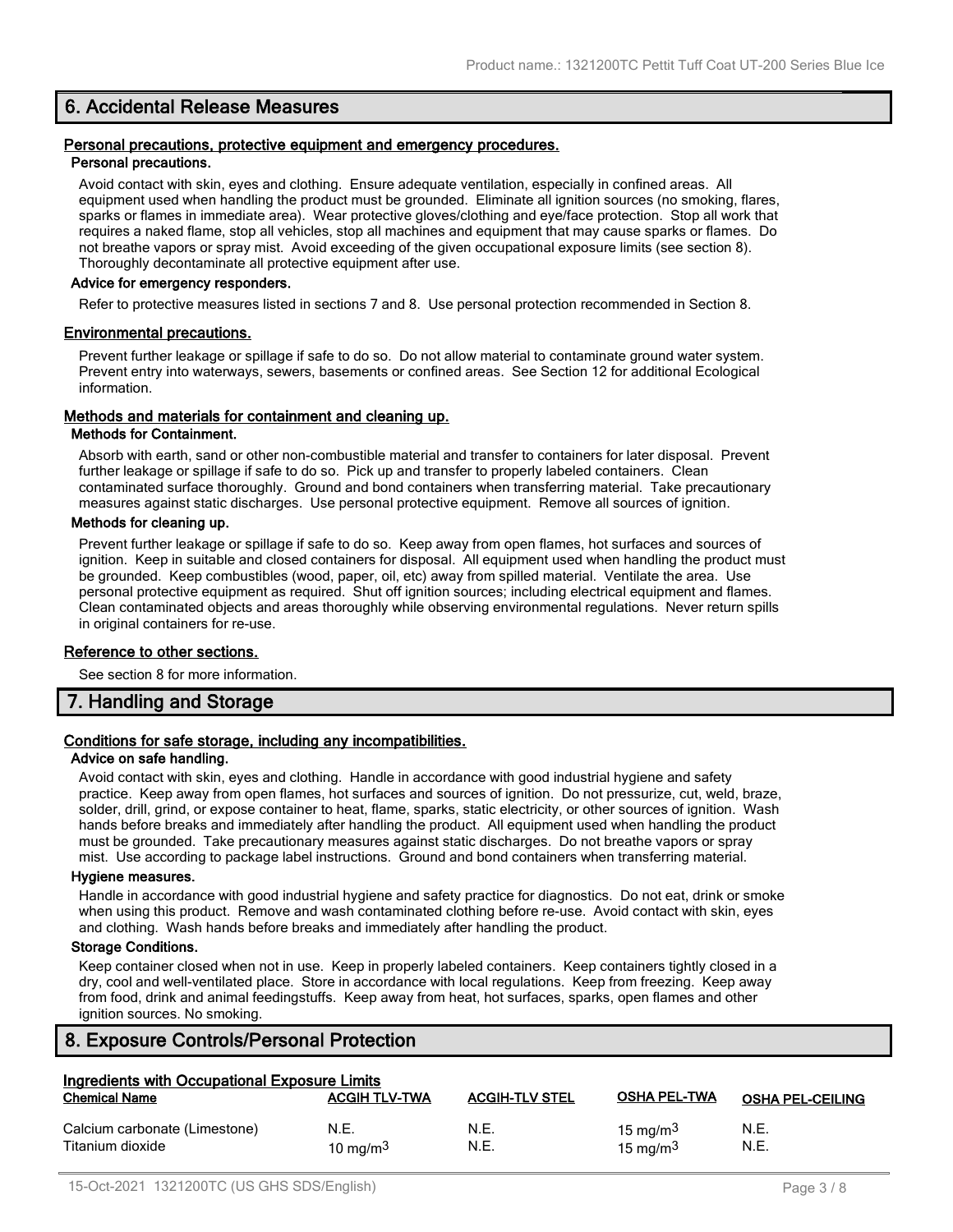Product name.: 1321200TC Pettit Tuff Coat UT-200 Series Blue Ice

| Zinc oxide    | $2 \text{ mg/m}^3$ | 10 mg/m $3$ | 5 mg/m <sup>3</sup> | N.E. |
|---------------|--------------------|-------------|---------------------|------|
| Talc          | $2 \text{ mg/m}^3$ | N.E.        | N.E.                | N.E. |
| Triethylamine | $0.5$ ppm          | ppm         | 25 ppm              | N.E. |

#### **TLV = Threshold Limit Value TWA = Time Weighted Average PEL = Permissible Exposure Limit STEL = Short-Term Exposure Limit N.E. = Not Established**

### **Engineering Measures.**

Ensure adequate ventilation, especially in confined areas. Apply technical measures to comply with the occupational exposure limits.

#### **Personal protective equipment.**

### **Eye/Face Protection.**

If splashes are likely to occur, wear:. Face-shield. Safety glasses with side-shields. Tightly fitting safety goggles.

#### **Skin and body protection.**

Use:. Long sleeved clothing. Protective shoes or boots. Solvent-resistant gloves. Solvent-resistant apron and boots. Wear impervious gloves and/or clothing if needed to prevent contact with the material. Gloves must be inspected prior to use. Please observe the instructions regarding permeability and breakthrough time which are provided by the supplier of the gloves. Also take into consideration the specific local conditions under which the product is used, such as the danger of cuts, abrasion. Remove and wash contaminated clothing before re-use.

#### **Respiratory protection.**

In case of inadequate ventilation wear respiratory protection. If exposure limits are exceeded or irritation is experienced, respiratory protection should be worn. Respiratory protection must be provided in accordance with current local regulations.

### **9. Physical and chemical properties.**

### **Information on basic physical and chemical properties.**

| <b>Physical state</b>                     | Liquid                   |
|-------------------------------------------|--------------------------|
| Appearance                                | No Information           |
| Color                                     | Blue                     |
| Odor                                      | No Information           |
| <b>Odor Threshold</b>                     | No Information           |
| рH                                        | No Information           |
| Melting/freezing point., °C (°F)          | No Information           |
| Flash Point., °C (°F)                     | 72 (161.60)              |
| Boiling point/boiling range., °C (°F)     | 100 - 3,000 (212 - 5432) |
| <b>Evaporation rate</b>                   | No Information           |
| <b>Explosive properties.</b>              | No Information           |
| Vapor pressure.                           | No Information           |
| Vapor density.                            | No Information           |
| Specific Gravity. (g/cm <sup>3</sup> )    | 1.212                    |
| Water solubility.                         | No Information           |
| Partition coefficient.                    | No Information           |
| Autoignition temperature., °C             | No Information           |
| Decomposition Temperature °C.             | No Information           |
| Viscosity, kinematic.                     | $>22$ mm $2/s$           |
| Other information.                        |                          |
| Volatile organic compounds (VOC) content. | 54 g/L                   |
| Density, Ib/gal                           | 10.093                   |
|                                           |                          |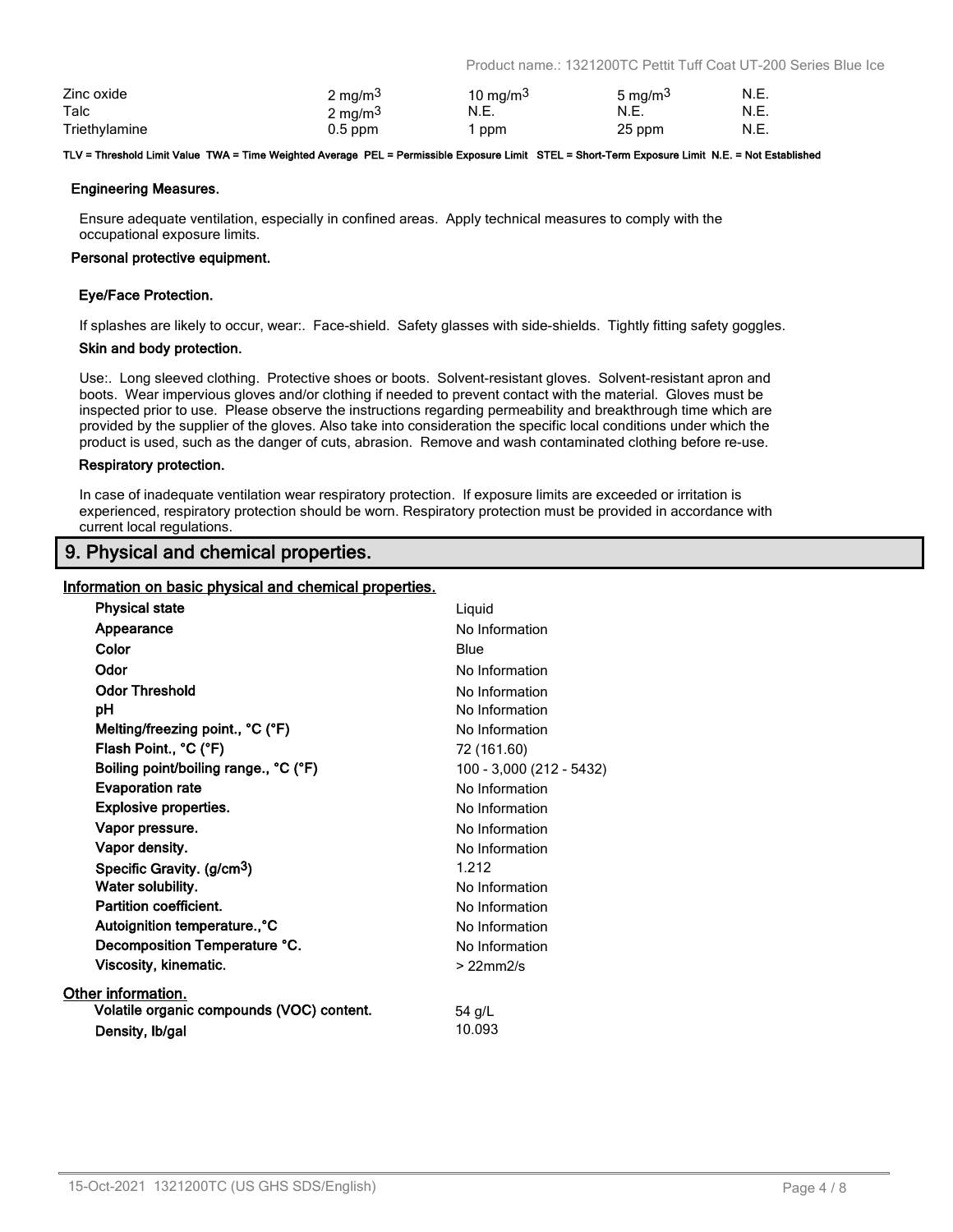### **10. Stability and Reactivity**

### **Reactivity.**

Stable under normal conditions.

### **Chemical stability.**

Stable under recommended storage conditions.

#### **Possibility of hazardous reactions.**

None known based on information supplied.

### **Conditions to Avoid.**

Heat (temperatures above flash point), sparks, ignition points, flames, static electricity. Keep away from heat and sources of ignition. Do not freeze.

#### **Incompatible Materials.**

None known based on information supplied.

### **Hazardous Decomposition Products.**

Thermal decomposition can lead to release of irritating gases and vapours. Possible formation of carbon oxides, nitrogen oxides, and hazardous organic compounds.

### **11. Toxicological Information**

#### **Information on toxicological effects.**

**Acute toxicity. Product Information**

### No Information

### **The following values are calculated based on chapter 3.1 of the GHS document.**

| ATEmix (oral)           | 78,695.9 mg/kg |              |             |
|-------------------------|----------------|--------------|-------------|
| ATEmix (dermal)         | 78,695.9 mg/kg |              |             |
| Component Information.  |                |              |             |
| CAS-No<br>Chemical Name | I D50 Oral     | l D50 Dermal | <u>LC50</u> |

| CAS-No.                 | <b>Chemical Name</b>                         | LD50 Oral       | LD50 Dermal | <b>LC50 Inhalation</b>                 |
|-------------------------|----------------------------------------------|-----------------|-------------|----------------------------------------|
| 64742-52-5              | Hydrotreated aliphatic petroleum distillates | 5000            | 5000        | N.I.                                   |
| 111-90-0                | Diethylene glycol monoethyl ether            | 10502 mg/kg Rat | N.I.        | N.I.                                   |
| 1314-13-2               | Zinc oxide                                   | >5000 mg/kg Rat | N.I.        | >5.7 mg/L Rat (Dust)                   |
| 121-44-8                | Triethylamine                                | 460 mg/kg Rat   |             | 415 mg/kg Rabbit 14.5 mg/L Rat (Vapor) |
| 1336-21-6               | Ammonium hydroxide                           | 350 mg/kg Rat   | N.I.        | N.I.                                   |
| $N.I. = No Information$ |                                              |                 |             |                                        |

**Skin corrosion/irritation.**

SKIN IRRITANT.

**Eye damage/irritation.**

No Information

**Respiratory or skin sensitization.**

### No Information

**Ingestion.**

May be harmful if swallowed.

#### **Germ cell mutagenicity.**

No Information

#### **Carcinogenicity.**

No Information

No Information

| No Information         |                      |               |                          |                          |
|------------------------|----------------------|---------------|--------------------------|--------------------------|
| CAS-No.                | <b>Chemical Name</b> | <b>IARC</b>   | <b>NTP</b>               | <b>OSHA</b>              |
| 13463-67-7             | Titanium dioxide     | IARC Group 2B | $\overline{\phantom{a}}$ | $\overline{\phantom{a}}$ |
| 14807-96-6             | Talc                 | IARC Group 3  | $\overline{\phantom{0}}$ | $\overline{\phantom{0}}$ |
| Reproductive toxicity. |                      |               |                          |                          |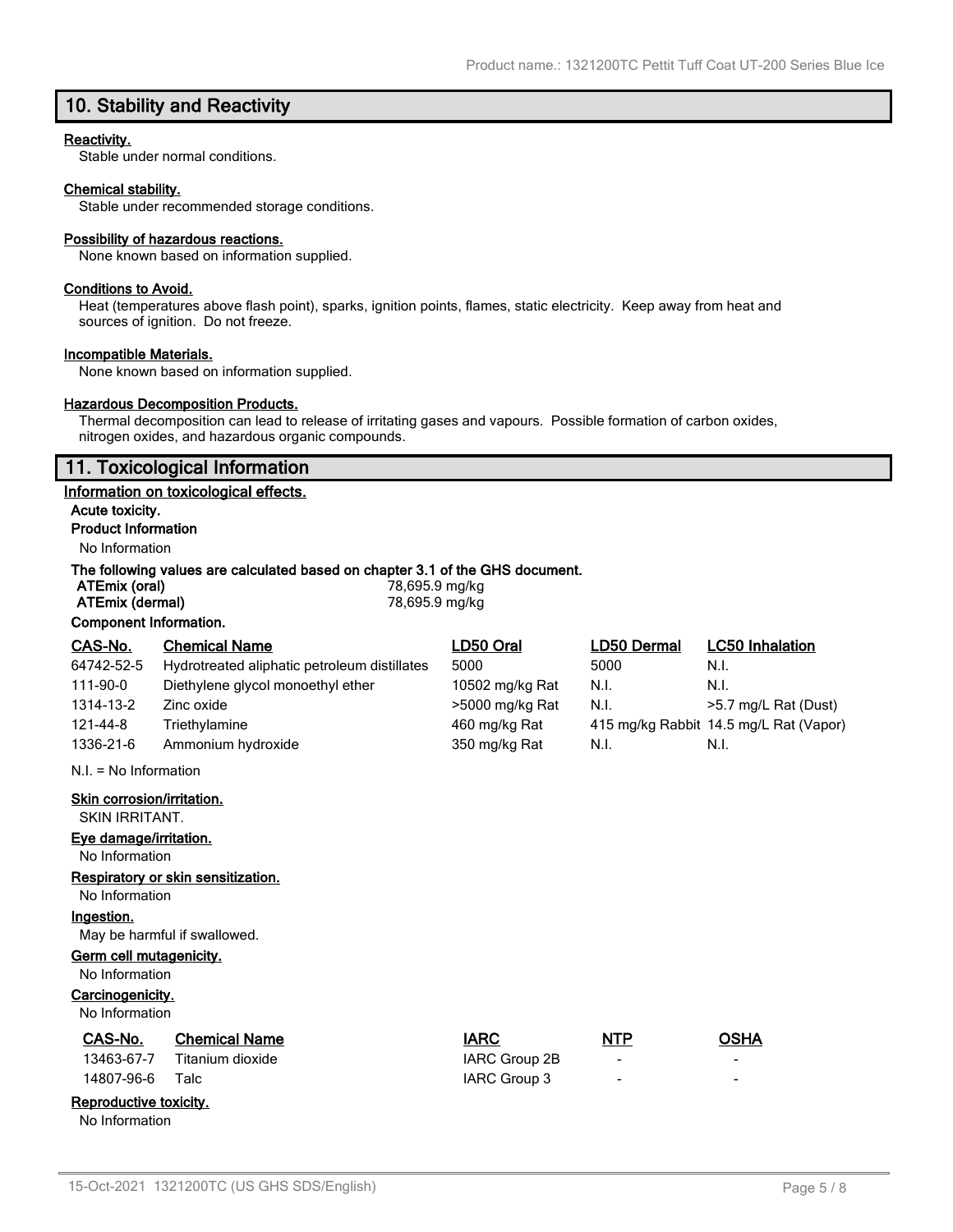### **Specific target organ systemic toxicity (single exposure).**

No Information

### **Specific target organ systemic toxicity (repeated exposure).**

May cause damage to organs through prolonged or repeated exposure.

### **Aspiration hazard.**

No Information

### **Primary Route(s) of Entry**

No Information

### **12. Ecological Information**

### **Toxicity.**

16.76% of the mixture consists of ingredient(s) of unknown aquatic toxicity

### **Ecotoxicity effects.**

| <b>Chemical Name</b>                                          | Toxicity to algae | <b>Toxicity to fish</b>                                                                                                                                                                                           | Toxicity to daphnia and other<br>aquatic invertebrates                  |
|---------------------------------------------------------------|-------------------|-------------------------------------------------------------------------------------------------------------------------------------------------------------------------------------------------------------------|-------------------------------------------------------------------------|
| Hydrotreated aliphatic petroleum<br>distillates<br>64742-52-5 |                   | LC50 96 h Oncorhynchus mykiss<br>>5000 mg/L                                                                                                                                                                       | EC50 48 h Daphnia magna<br>>1000 mg/L                                   |
| Diethylene glycol monoethyl<br>ether<br>111-90-0              |                   | LC50 96 h Lepomis macrochirus<br>10000 mg/L, LC50 96 h Lepomis<br>macrochirus 19100 - 23900 mg/<br>L, LC50 96 h Oncorhynchus<br>mykiss 11400 - 15700 mg/L,<br>LC50 96 h Pimephales promelas<br>11600 - 16700 mg/L | EC50 48 h Daphnia magna 3940<br>$-4670$ mg/L                            |
| Zinc oxide<br>1314-13-2                                       |                   | LC50 96 h Danio rerio 1.55 mg/L                                                                                                                                                                                   |                                                                         |
| Talc<br>14807-96-6                                            |                   | LC50 96 h Brachydanio rerio<br>$>100$ a/L                                                                                                                                                                         |                                                                         |
| Triethylamine<br>121-44-8                                     |                   | LC50 96 h Pimephales promelas<br>43.7 mg/L                                                                                                                                                                        | EC50 48 h Daphnia magna 200<br>mg/L                                     |
| Ammonium hydroxide<br>1336-21-6                               |                   | LC50 96 h Pimephales promelas<br>$8.2 \text{ ma/L}$                                                                                                                                                               | EC50 48 h water flea 0.66 mg/L,<br>EC50 48 h Daphnia pulex 0.66<br>mg/L |

### **Persistence and degradability.**

No data are available on the product itself.

### **Bioaccumulative potential.**

Discharge into the environment must be avoided.

Triethylamine

#### **CAS-No. Chemical Name log POW**

| 111-90-0 |  |
|----------|--|
| 121-44-8 |  |

### **Mobility in soil.**

No information

### **Other adverse effects.**

No information

### **13. Disposal Considerations**

### **Waste Disposal Guidance.**

Disposal should be in accordance with applicable regional, national and local laws and regulations.

Empty containers should be taken to an approved waste handling site for recycling or disposal.

### **14. Transport Information**

### **DOT**

1.00 Diethylene glycol monoethyl ether -0.8<br>1.45 Triethylamine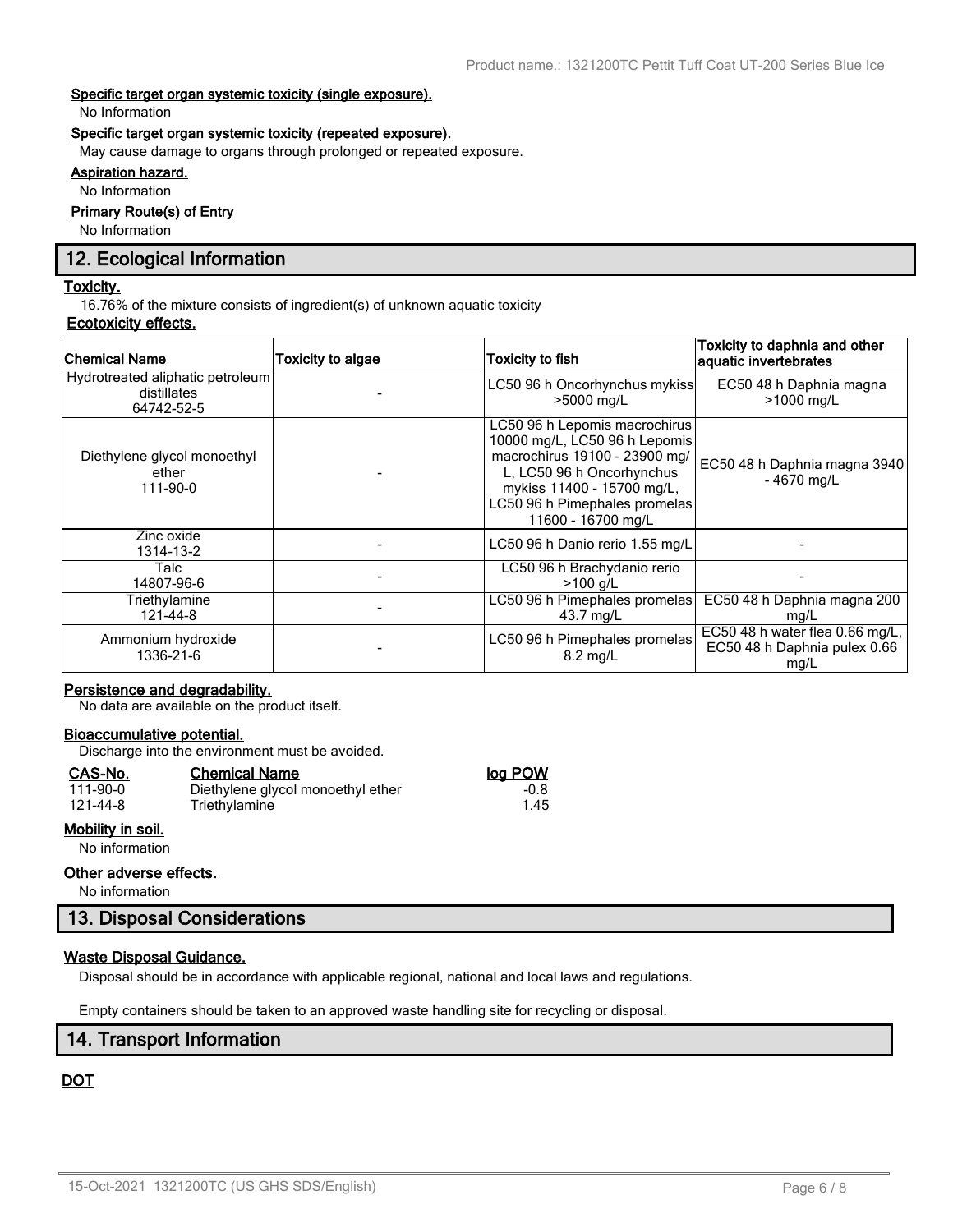| <b>Shipping Name:</b>          | Combustible Liquids, n.o.s.                                                               |
|--------------------------------|-------------------------------------------------------------------------------------------|
| <b>Hazard Class:</b>           | Comb lig.                                                                                 |
| UN/NA Number:                  | NA1993                                                                                    |
| <b>Packing Group:</b>          | Ш                                                                                         |
| <b>Additional Information:</b> | LTD QTY: This product may be reclassified as "limited quantity" per 49 CFR 173.150 (b)(3) |
| IMDG                           | No Information                                                                            |
| <b>Additional Information:</b> | Not regulated                                                                             |
| <b>IATA</b>                    | No Information                                                                            |
| <b>Additional Information:</b> | Not regulated                                                                             |

# **15. Regulatory Information**

### **International Inventories:**

| <b>TSCA</b>          | Complies                                                                                          |
|----------------------|---------------------------------------------------------------------------------------------------|
| <b>DSL</b>           |                                                                                                   |
| <b>DSL/NDSL</b>      |                                                                                                   |
| <b>EINECS/ELINCS</b> |                                                                                                   |
| <b>ENCS</b>          |                                                                                                   |
| <b>IECSC</b>         |                                                                                                   |
| <b>KECI</b>          |                                                                                                   |
| <b>PICCS</b>         |                                                                                                   |
| <b>AICS</b>          |                                                                                                   |
| <b>NZIOC</b>         |                                                                                                   |
| <b>TCSI</b>          |                                                                                                   |
| <b>TSCA</b>          | United States Toxic Substances Control Act Section 8(b) Inventory.                                |
| <b>DSL</b>           | Canadian Domestic Substances List.                                                                |
| <b>DSL/NDSL</b>      | Canadian Domestic Substances List/Canadian Non-Domestic Substances List                           |
| <b>EINECS/ELINCS</b> | European Inventory of Existing Chemical Substances/European List of Notified Chemical Substances. |
| <b>ENCS</b>          | Japan Existing and New Chemical Substances.                                                       |
| <b>IECSC</b>         | China Inventory of Existing Chemical Substances.                                                  |
| <b>KECL</b>          | Korean Existing and Evaluated Chemical Substances.                                                |
| <b>PICCS</b>         | Philippines Inventory of Chemicals and Chemical Substances.                                       |
| <b>AICS</b>          | Australian Inventory of Chemical Substances.                                                      |
| <b>NZIoC</b>         | New Zealand Inventory of Chemicals.                                                               |
| <b>TCSI</b>          | Taiwan Chemical Substance Inventory                                                               |

# **U.S. Federal Regulations:**

### **SARA SECTION 313:**

This product does not contain any chemicals that are subject to the reporting requirements of SARA 313. **TOXIC SUBSTANCES CONTROL ACT 12(b):**

This product does not contain any chemicals that are subject to the reporting requirements of TSCA 12(b).

### **CALIFORNIA PROPOSITION 65 CARCINOGENS**



Warning: The following ingredients present in the product are known to the state of California to cause Cancer:.

### **Chemical Name CAS-No.** Titanium dioxide